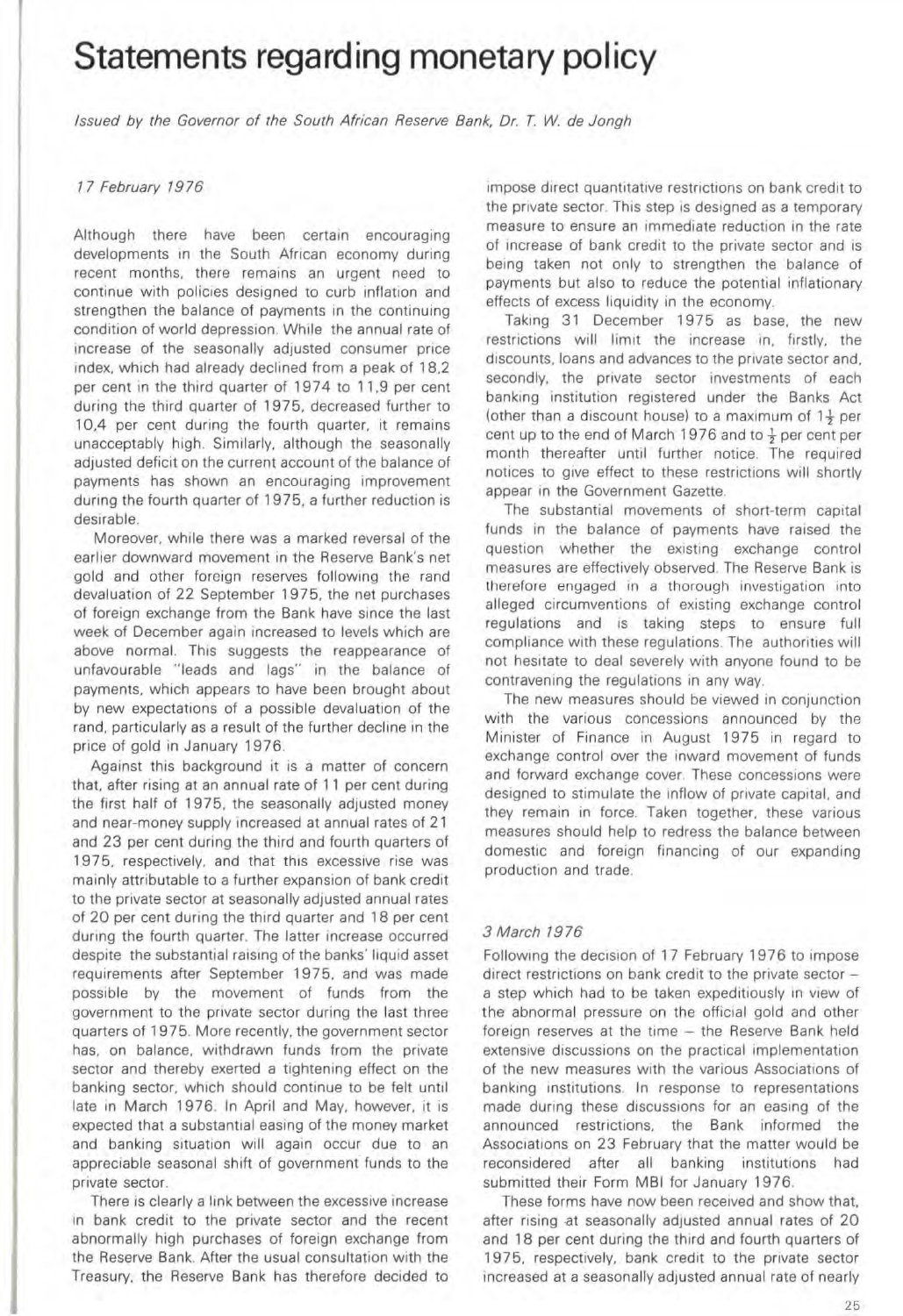25 per cent during January. In the case of several individual banks the rate of increase was considerably higher. This general increase is clearly excessive and provides further confirmation of the link between bank credit and the abnormally high purchases of foreign exchange from the Reserve Bank during this period. It also underlines the urgent need for a more restrictive credit policy.

In View, however, of the exceptionally large expansion of bank credit during January, it is now evident that many banks would have to reduce their outstanding credit quite considerably before the end of March 1976 if they were to comply with the limit originally laid down for that date of  $1\frac{1}{2}$  per cent above the December 1975 figure. Since such a substantial reduction might exert an unduly deflationary and disruptive effect on the domestic economy, it has been decided, after the usual consultation with the Treasury, to permit banking institutions to increase their discounts, loans and advances to the private sector, as defined, between 31 December 1975 and 31 March 1976 by  $3\frac{1}{2}$  per cent, instead of  $1\frac{1}{2}$  per cent as formerly laid down. The limitation on the increase in these discounts, loans and advances of  $\frac{1}{2}$  per cent per month during subsequent months, and the requirements in regard to the banks' private sector investments as set out in the announcement of 17 February, remain unchanged.

In spite of the above concession, there are still a number of banks which will have to reduce their outstanding credit to the private sector. In effecting this reduction, it is expected that they will take into account the basic requirements of the economy under present conditions and the need to avoid disruption.

# **Statement regarding gold swap agreements**

Issued *by* the Governor of the South African Reserve Bank, Dr. *T.* W. de Jongh

### 17 March 1976

In order to strengthen the foreign exchange component of its total gold and other foreign reserves, the South African Reserve Bank, after consultation with the Treasury, entered into gold swap agreements with overseas parties during the week ended 12 March 1976. In terms of these agreements the Bank sold gold spot and repurchased it forward. In virtue of the nature of these operations, the gold sold will not be disposed of on the private market but will revert to the South African Reserve Bank on termination of the agreements.

The initial effect of these swap transactions is, on the one hand, to reduce the Reserve Bank's gold holdings and, on the other, to increase its foreign exchange reserves. However, since the Bank's gold holdings are still valued at the old statutory price of R29,55 per fine ounce, whereas the swaps occurred at market-related prices, the increase in the Bank's foreign exchange reserves naturally exceeds the decline in its gold holdings.

These swap transactions constitute the major reason for the decline of R147,5 million in the Reserve Bank's gold holdings, the increase of R4BO,9 million in its other foreign reserves, and the resultant increase of R333,4 million to a level of R1 199,8 million in its total gold and other foreign reserves during the week ended 12 March 1976,

While these swap transactions do not in themselves affect South Africa's underlying balance of payments position or reduce the need for corrective monetary and fiscal policies, they do serve the important purpose of increasing the cash content of the Reserve Bank's foreign reserves and thereby affording the Bank more flexibility in its gold marketing policy.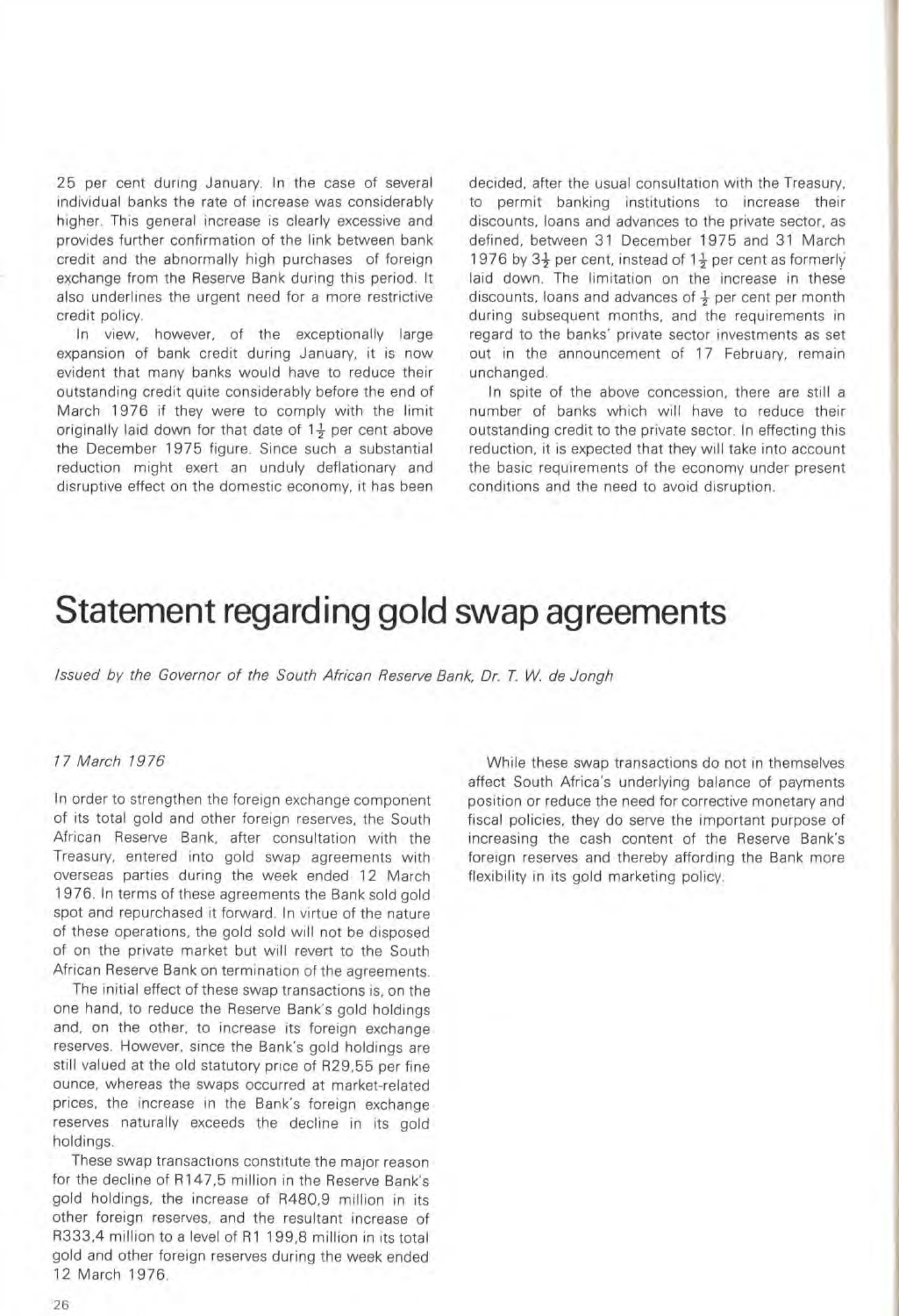# **Verklarings insake monetêre beleid**

Uirgereik deur die President van die Suid-Afrikaanse Reserwebank, dr, *T. W.* de Jongh

### 17 Februarie 1976

Alhoewel daar gedurende onlangse maande sekere bemoedigende verwikkelinge in die Suid-Afrikaanse ekonomie was, bly daar 'n dringende behoefte om voort te gaan met beleidsmaatreëls wat bedoel is om inflasie te beteuel en die betalingsbalans te verbeter in die voortgesette toestand van werelddepressle. Terwyl die **Jaarkoers van toename in die seisoensaangesuiwerde**  verbruikersprysindeks, wat alreeds van 'n hoogtepunt van lB,2 persent in die derde kwartaal van 1974 tot 11,9 persent gedurende die derde kwartaal van 1975 afgeneem het, verder tot 10.4 persent gedurende die vierde kwartaal gedaal het, bly dit onaanneemlik hoog. Eweneens, alhoewel die seisoensaangesuiwerde tekort op die lopende rekening van die betalingsbalans gedurende die vierde kwartaal van 1975 'n bemoedigende verbetering getoon het. is 'n verdere vermindering wenslik.

Bowendien, hoewel daar ná die randdevaluasie van 22 September 1975 'n opmerklike ommeswaal was in die vroeere afwaartse beweging in die Reserwebank se netto goud- en ander buitelandse reserwes, het die netto aankope van buitelandse valuta by die Bank weer sedert die laaste week van Oesember tot vlakke toegeneem wat bo-normaal is. Dit dui op 'n herverskyning van ongunstige .. vervroegings en vertraglngs" in die betalingsbalans, wat skynbaar deur nuwe verwagtings omtrent 'n moontlike devaluasie van die rand teweeggebring is, veral as gevolg van die verdere daling in die prys van goud in Januarie 1976.

Teen hierdie agtergrond is dit 'n saak van kommer dat, nadat dit teen 'n jaarkoers van **1 1** persent gedurende die eerste helfte van 1975 gestyg het, die selsoensaangesuiwerde hoeveelheid geld en kwasigeld teen jaarkoerse van 21 en 23 persent gedurende die derde en vierde kwartale van 1975 onderskeidellk toegeneem het, en dat hierdie oormatige styging In hoofsaak toe te skryf was aan 'n verdere uitbreiding van bankkrediet aan die private sektor wat teen selsoensaangesuiwerde jaarkoerse van 20 persent gedurende die derde kwartaal en 18 persent gedurende die vierde kwartaal gestyg het. Laasgenoemde toename het plaasgevind ondanks die aansienlike verhoging na September 1975 van die banke se likwiede batevereistes, en is moontlik gemaak deur die beweging van fondse vanaf die regering- na die private sektor gedurende die laaste drie kwartale van 1975. Meer onlangs het die regeringsektor per saldo fondse uit die private sektor onttrek en daardeur 'n vernouingseffek op die banksektor uitgeoefen, wat tot laat in Maart 1976 nog steeds gevoel behoart te word. Oit word egter verwag dat daar in April en Mel 'n aansienlike verruiming in die geldmark- en banktoestand sal plaasvind as gevolg van 'n aanmerklike seisoensverskuiwing van regeringsfondse na die private sektar.

Daar is duidelik 'n verband tussen die oormatige toename in bankkredlet aan die private sektor en die

onlangse abnormaal hoe aankope van buitelandse valuta by die Reserwebank. Ná die gebruiklike oorlegpleging met die Tesourie het die Reserwebank dus besluit om regstreekse kwantitatiewe beperkings op bankkrediet aan die private sektor in te stel. Hierdie stap word as 'n tydelike maatreël bedoel om 'n onmiddellike vermindering in die uitbreidingskoers van bankkrediet aan die private sektar te verseker, en dit word gedoen nle slegs om die betalingsbalans te verbeter nie maar ook om die potensiele Inflasionistiese uitwerking van oormatige likwiditeit in die ekonomie te **verminder.** 

Met 31 Desember 1975 as basis, sal die nuwe beperkings die toenames in, eerstens, die diskonteringe, lenings en voorskotte aan die private sektor en, tweedens, die private sektor-beleggings van elke bankinstelling wat onder die Bankwet geregistreer is (uitgesonderd diskontohuise) beperk tot 'n maksimum van 1 $\frac{1}{2}$  persent tot die einde van Maart 1976 en tot  $\frac{1}{2}$ persent per maand daarna tot nadere kennisgewing. Die nodige kennisgewings om hierdie beperkings te magtig sal binnekort in die Staatskoerant verskyn.

Die aansienlike bewegings van korttermyn-kapitaalfondse in die betallngsbalans het die vraag ge-opper of die bestaande deviesebeheermaatreëls effektief nagekom ward. Die Reserwebank is dus besig met 'n grondige ondersoek na beweerde ontduikings van die bestaande deviesebeheerregulasies en doen stappe om die volledige nakoming van hierdie regulasies te verseker. Ole owerhede sal nie huiwer om streng op te tree teenoor enigeen wat die regulasies op enige wyse **oortree nle.** 

Die nuwe maatreëls moet gesien word in samehang met die onderskele toegewings wat die Minister van Finansies in Augustus 1975 ten opsigte van deviesebeheer oor die invloeiing van fondse en valutatermyndekking aangekondig het. Hierdie toegewings was bedoel om die invloeiing van kapitaal aan te moedig, en hulle bly van krag. Gesamentlik behoort hierdie verskillende maatreëls te help om die ewewig tussen die binnelandse en buitelandse finansiering van ons uitbreidende produksie en handel te herstel.

### 3 Maart 7976

Ná die besluit van 17 Februarie 1976 om regstreekse beperkings op bankkrediet aan die private sektor in te stel - 'n stap wat vinnig gedoen moes word in die lig van die abnormale druk op die amptelike goud- en ander buitelandse reserwes op daardie tydstip - het die Reserwebank omvattende samesprekings oor die praktiese toepasslng van die nuwe maatreels met die verskillende assosiasies van bankinstellings gevoer. Na aanleiding van vertoë vir die verligting van die aangekondigde beperkings wat tydens hierdie besprekings gerig is, het die Bank op 23 Februarie die assosiasies in kennis gestel dat die saak heroorweeg sal word nadat al die bankinstellings hulle MBI vorms vir Januarie 1976 ingedien het.